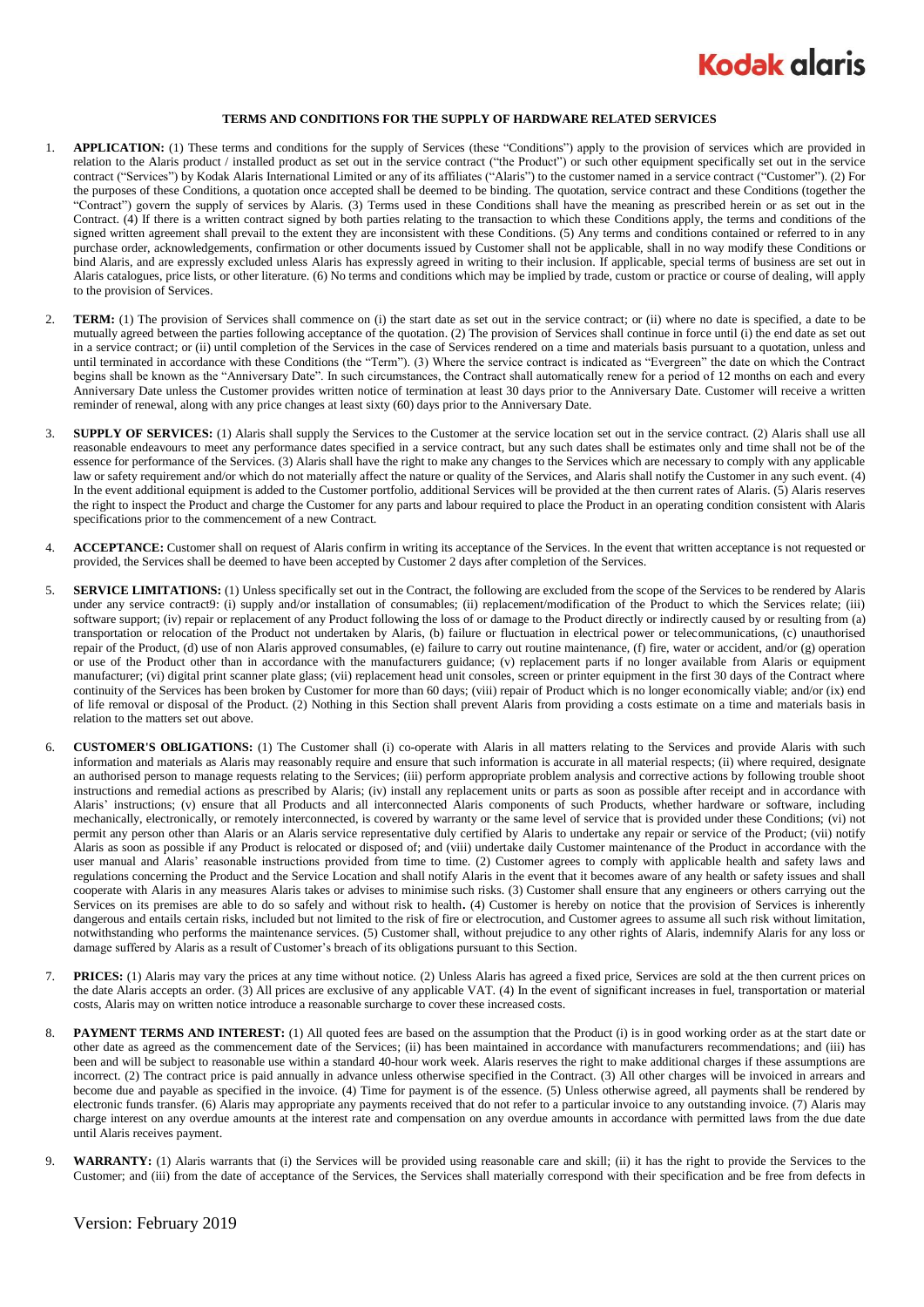## **Kodak glaris**

material and workmanship for the duration of the Contract. (2) All warranties, conditions or other terms (whether express or implied by statute, common law, arising from conduct or a previous course of dealing, or trade custom or usage) as to quality, fitness for any particular purpose, and/or merchantability, are, to the fullest extent permitted by law, excluded from the Contract. (3) On account of Services claimed to be defective, Customer shall not be entitled to (a) cancel (or withdraw from) the Contract, (b) claim a reduction of the agreed fees for the performance of the defective Services or make payment deductions, or (c) withhold payment of invoices. Subject to any exclusions of Alaris' liability for defects pursuant to the Contract, in case of any warranty claim by Customer due to the performance of defective Services, Alaris shall only be obliged to, at its discretion, repeat performance of the defective services or credit to Customer the full fee paid for the defective Services. In particular, any liability of Alaris for minor defects in the Services (i.e. defects not materially impairing the Customer from using (or benefiting from) the respective work products) shall be excluded. (4) Alaris' warranty shall not apply in relation to any defect arising from (i) the acts, omissions, negligence or defaults of the Customer or the Customer's employees, agents or end customers; (ii) failure to comply with operating instructions or other recommendations of Alaris as to the storage, handling and/or use of the Services; (iii) wilful damage; (iv) use not in accordance with the purpose for which they were designed; or (v) misuse or alteration or repair of the Services other than by persons authorised by Alaris.. (4) The warranty is not transferable.

- 10. **LIMITATION OF LIABILITY:** (1) If not expressly provided for otherwise in these Conditions, in no event, whether in contract, tort (including in either case negligence), misrepresentation (other than fraudulent misrepresentation), breach of statutory duty or otherwise pursuant to the Contract, shall Alaris be liable for any loss of profits, anticipated savings, revenue, business, loss or corruption of data, loss of use, loss of goodwill, loss due to delay or any indirect or consequential loss or damage whatsoever or any claims from third parties for such damages. (2) Alaris' liability for breach of the warranty set out in Section 9 (1) above, is, at Alaris' option, limited to the repair, replacement or crediting of the full price paid for the Services that directly gave rise to the claim. (3) Subject to (1) and (2), Alaris' aggregate liability for all other claims, whether in contract, tort (including in either case negligence), misrepresentation (other than fraudulent misrepresentation), breach of statutory duty or otherwise pursuant to the Contract, shall be limited to the net price paid by the Customer for the specific Services giving rise to the claim in the twelve (12) months prior to the date on which the loss or damage occurred. (4) Nothing in the Contract shall be deemed to exclude or limit Alaris' liability in respect of: (i) Loss or damage caused by wilful intent or gross negligence of Alaris or Alaris' officers, employees, agents or contractors; (ii) Injuries to or death of any person, caused by Alaris or Alaris' officers, employees, agents or contractors; or (iii) any other liability which cannot be excluded by law. (5) Any claim for loss or damages, except a claim for damages arising out of (4), must be notified to Alaris within twelve (12) months as from the date on which the damage was caused, failing which such claim is deemed to be waived.
- 11. **FIRMWARE:** In relation to any Alaris firmware supplied as part of the Product ("Firmware"), Alaris shall provide updates where possible to correct errors and bugs in the Firmware, in accordance with the response time set out in the Contract. For the purposes of these Conditions, the term "Firmware" does not include software, embedded or otherwise which is provided by a third party in third party hardware ("Third Party Software"). Support for Third Party Software is subject to the terms of a separate agreement between the Customer and the third party supplier. If updates, upgrades or supplements of the Firmware are provided, use is governed by these Conditions, subject to any amendments made by Alaris from time to time, unless otherwise notified in writing. For the avoidance of doubt, Alaris has no obligation under the Contract to provide support in relation to any ancillary, additional or supporting software which is subject to a separate agreement.
- 12. **INTELLECTUAL PROPERTY:** All intellectual property rights, meaning all inventions, registered designs, design rights, data base rights, copy rights, know-how, trademarks, trade secrets and all other intellectual property rights, and the applications for any of the same and any rights or forms of protection of a similar nature and having equivalent or similar effect to any of them which may subsist anywhere in the world, ("Intellectual Property Rights") in or arising out of or in connection with the Services shall be owned and retained by Alaris.
- 13. **INDEMNIFICATION:** (1) Customer shall (i) not cause or permit any third party to cause any damage or endanger the Intellectual Property Rights of Alaris; and (ii) without prejudice to any other rights of Alaris, indemnify Alaris for any loss suffered by Alaris by reason of any use by Customer, Customer's employees, agents or customers, of Intellectual Property Rights of Alaris other than in accordance with the Contract. (2) Customer shall without prejudice to any other rights of Alaris, indemnify Alaris for any loss suffered by Alaris, howsoever arising, by reason of Customer's breach of its obligations pursuant to Sectio[n 6](#page-0-0) above. (3) In the event of a claim, or notification of an intention to make a claim, which may reasonably be considered likely to give rise to a liability under this indemnity ("Claim"), Customer shall: (i) as soon as reasonably practicable, give written notice of the claim to Alaris specifying the nature of the Claim in reasonable detail; and (ii) not make any admission of liability, agreement or compromise in relation to the Claim. (4) Customer shall not, except with the prior written consent of Alaris, consent to entry of any judgment or enter into any settlement that does not include as an unconditional term given by the claimant or plaintiff to Alaris and its affiliates a release from all liability and blame with respect to the Claim.
- 14. **SUSPENSION AND TERMINATION:** (1) If Alaris' performance of any of its obligations under the Contract is prevented or delayed by any act or omission by the Customer or failure by the Customer to perform any relevant obligation ("Customer Default"), Alaris shall without limiting its other rights or remedies have the right to suspend performance of the Services until the Customer remedies the Customer Default, and to rely on the Customer Default to relieve it from the performance of any of its obligations to the extent the Customer Default prevents or delays Alaris' performance of any of its obligations. (2) Alaris shall not be liable for any costs or losses sustained or incurred by the Customer arising directly or indirectly from Alaris' failure or delay to perform any of its obligations as set out in the Contract; and the Customer shall reimburse Alaris on written demand for any costs or losses sustained or incurred by Alaris arising directly or indirectly from the Customer Default. (3) Where in Alaris' reasonable opinion, Product is no longer capable of economic repair or where parts are no longer available, such Product may be removed from the scope of the Contract on written notice to the Customer. In such case, the agreed service fees shall be reduced by the amount which was exclusively allocated to the provision of Services regarding the removed Product. (4) Without prejudice to its other rights, Alaris may terminate the Contract or in its sole discretion suspend performance of the Services immediately by written notice to the Customer in the event that (i) Customer fails to pay any sums due under and in accordance with the Contract; (ii) Customer breaches any terms of the Contract; (iii) Customer is unable to pay its debts as they fall due, passes a resolution for winding up (other than for the purposes of a solvent amalgamation or reconstruction) or if a court of competent jurisdiction makes an order to that effect, enters into a receivership or liquidation or otherwise ceases to carry on business or an analogous event occurs to Customer in any jurisdiction; (iv) an event pursuant to Section 19 (6) where such event has persisted for more than 14 days; or (v) pursuant to Sectio[n 17](#page-2-0) (2).
- 15. **CONFIDENTIAL INFORMATION:** (1) All non-public, confidential or proprietary information of Alaris, including but not limited to, specifications, samples, patterns, designs, plans, drawings, documents, data, business operations, pricing, discounts or rebates, disclosed by Alaris in connection with the Contract, whether disclosed orally or disclosed or accessed in written, electronic or other form or media, and whether or not marked, designated or otherwise identified as "confidential," shall be deemed to be confidential, to be used solely for the purpose of performing under the Contract and may not be disclosed or copied unless authorized in advance by Alaris in writing. (2) Upon Alaris' request, Customer shall promptly return all documents and other materials received from Alaris and delete any copies made thereof. (3) Alaris shall be entitled to apply for injunctive relief for any violation of this Section. (4) This Section does not apply to information that is: (i) in the public domain; (ii) known to Customer at the time of disclosure; (iii) rightfully obtained by Customer on a nonconfidential basis from a third party; or (iv) is required to be disclosed by any applicable law or by order of any Court of competent jurisdiction or any government body, agency or regulatory body, provided that the receiving party shall use all reasonable endeavours to give the disclosing party as much written